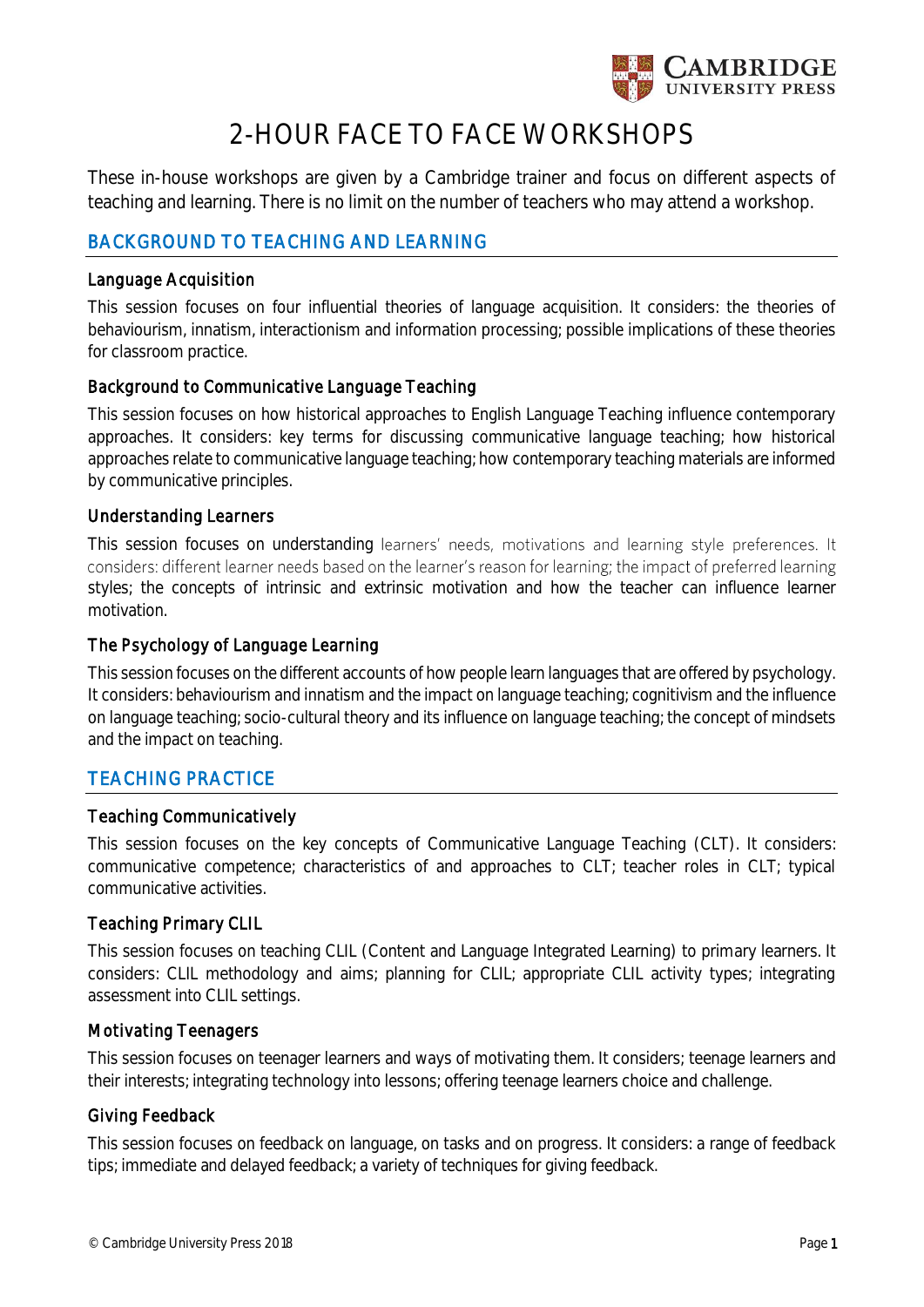# **LESSON PLANNING AND CLASSROOM MANAGEMENT**



## **Lesson Planning**

This session focuses on developing good lesson plans. It considers: key issues in lesson planning; the principles of staging a lesson; different types of lesson aim.

#### **Teaching Mixed-Ability Classes**

This session focuses on planning for and teaching learners of different abilities. It considers: general techniques for managing mixed-ability classes; ideas for providing appropriate levels of challenge; how coursebook tasks can be adapted to suit mixed-ability classes.

## **Teaching Large Classes**

This session focuses on teaching large classes, of  $30 - 50$  learners. It considers: the challenges and opportunities that large classes present; the importance of routines; techniques for encouraging learner participation and interaction; effective classroom management techniques for a speaking activity.

## **The Role of the Teacher**

This session focuses on the classroom management areas of teacher roles and teacher language. It considers: the skills and responsibilities related to classroom management; setting up activities; effective teacher language.

# **TEACHING LANGUAGE SKILLS AND SYSTEMS**

#### **Teaching Grammar**

This session focuses on both knowledge of grammar and techniques for teaching it. It considers: analysing grammar in terms of meaning, form, pronunciation and spelling; classroom techniques for focussing on the meaning and form of grammatical structures.

# **Teaching Vocabulary**

This session focuses on the many factors involved in "knowing" a word. It considers: different kinds of word knowledge; a range of techniques for clarifying the meaning of vocabulary items; planning to teach vocabulary.

#### **Teaching Pronunciation**

This session focuses on three key features of pronunciation and activities related to them. It considers: the importance of sounds, word stress and sentence stress; techniques for raising learners' awareness of sounds, word stress and sentence stress; a range of techniques for drilling pronunciation.

#### **Developing Speaking Skills**

This session focuses on second language speaking skills and helping learners develop those skills. It considers: the nature of spoken language; the difference between language-focused and fluency-focused speaking activities; spoken interaction strategies; the planning and management of speaking activities.

#### **Developing Listening Skills**

This session focuses on core methodology associated with listening skills. It considers: the importance of providing different types of listening texts in the classroom; top-down and bottom-up listening strategies; planning the different stages of a listening activity.

# **Developing Reading Skills**

This session focuses on the theory and practice of teaching reading skills. It considers: a basic procedure for practising reading skills; reading for gist, for specific information, in detail; how to identify the aims of typical reading activities.